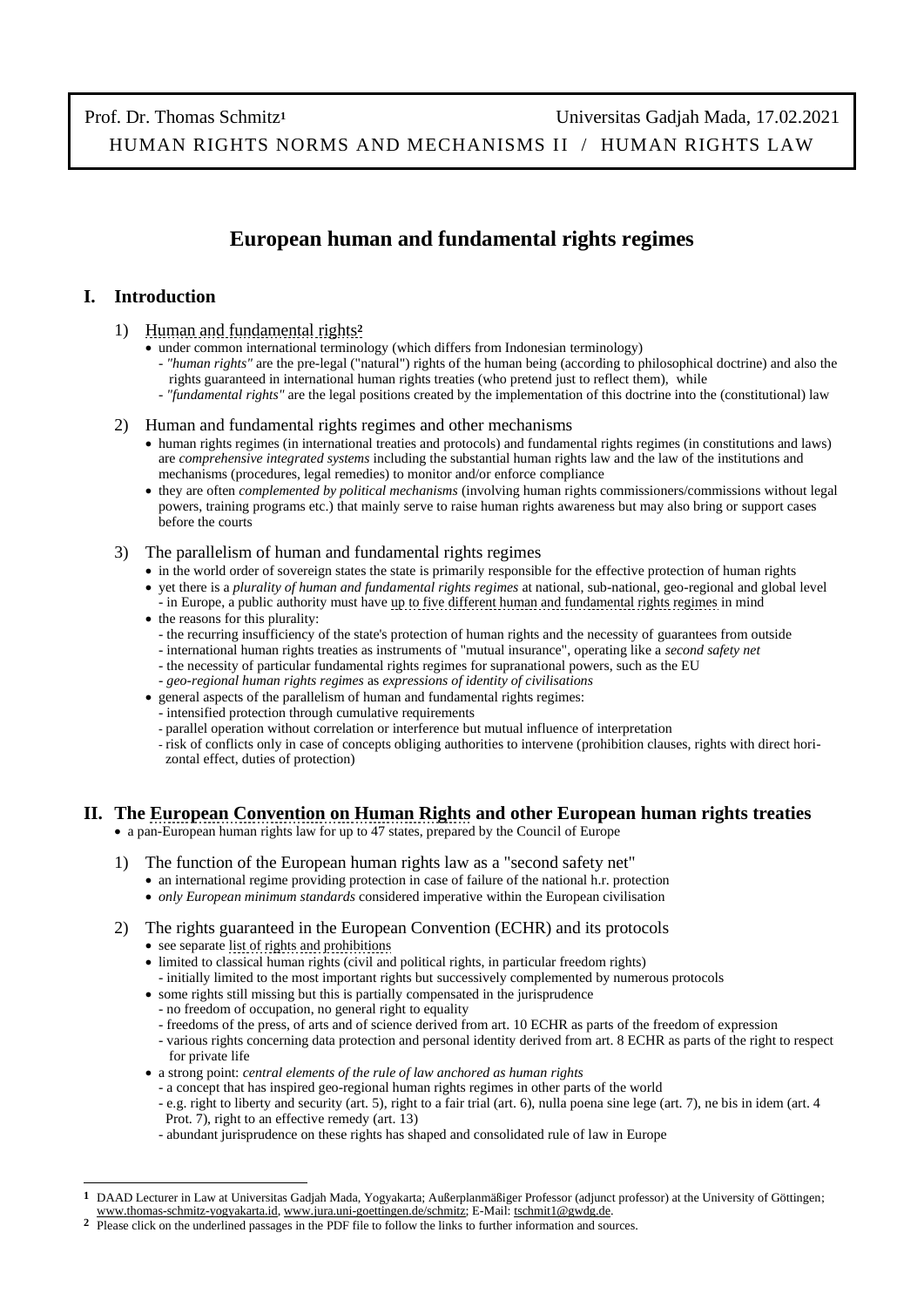- 3) The specific limitation clauses in the European Convention and its protocols
	- note: not the formulation of the rights but of their limits is decisive for their protection!
	- specific limitation clauses are necessary for a sophisticated, differentiated h.r. protection
	- many rights may only be subjected to restrictions that are
		- prescribed by law and
		- necessary in a democratic society (with pluralism, tolerance, openness etc.)
		- in the interests of national security or public safety, for the prevention of disorder or crime, the protection of health or morals or the protection of the rights and freedoms of others
	- problem: human rights restrictions for the *protection of morals?*
		- incompatible with the modern understanding of law and human rights
		- in a state commited to freedom and rule of law, enforcement of morality is *not a mission of the state* but of society
- 4) The European Convention on Human Rights as a ["living instrument"](https://www.echr.coe.int/Documents/Dialogue_2020_ENG.pdf)
	- European Court of Human Rights has developed ECHR to a powerful h.r. regime *far beyond its wording* by
		- generous understanding of the rights' spheres of protection, closing gaps and partially compensating for missing rights
		- restrictive interpretation of the outdated, far-reaching limitation clauses, in particular of terms such as "necessary in a democratic society", "public order" or "morals"
		- consistent, *sophisticated human rights doctrine* that influences national fundamental rights doctrines in Europe
		- *clear dogmatic structure* of the rights (sphere/scope of protection, restriction/interference, justification by the right's limits) - consistent application of the *principle of proportionality*
		- doctrine of *positive obligations* requiring to provide protection against unlawful private interference
	- thus, ECHR has approximated to the standards of constitutional f.r. regimes is it still a "second safety net"?
- 5) The protection of the human rights by the [European Court of Human Rights](https://www.echr.coe.int/) in Strasbourg (ECtHR)
	- a) An international human rights court
		- a full-time court (since 1998) that has delivered *more than 10.000 judgements*
		- 47 judges, sitting in various formations (art. 26 ff. ECHR), mainly deciding in Chambers of 7 judges
		- can find that Convention has been violated but cannot annul the attacked decision
		- execution of judgements supervised by the Council of Europe's Committee of Ministers (art. 46)
		- jurisdiction on *interstate complaints* (art. 33), *individual complaints* (art. 34) and to give *opinions* (art. 47) and *advisory opinions* (on request of high courts and tribunals, Prot. 16)
	- b) Individual complaints to the Court (art. 34 ff. ECHR)
		- by individuals, groups of persons or NGO
		- applicant must claim to be victim of a violation of a Convention right (art. 34)
			- must be personally and directly concerned and have suffered significant disadvantage (art. 35(3) lit. b) - application must not be manifestly ill-founded or abusive (art. 35(3) lit. a)
		- case must not have been submitted to another international mechanism (art. 35(2 lit. b))
		- only after all domestic remedies have been exhausted, within 6 months (art. 35(1))
		- •Court can take interim measures (art. 39 Rules of Court)
		- •Court can and often does afford just satisfaction (compensation) to the injured party (art. 41 ECHR)
- 6) Other human rights treaties and their control mechanisms (selection)
	- *[European Social Charter](https://www.coe.int/en/web/european-social-charter)* [\(original version of 1961](http://conventions.coe.int/treaty/en/Treaties/Html/035.htm) an[d revised version of 1996\)](http://conventions.coe.int/treaty/en/Treaties/Html/163.htm)
		- economic and social rights
		- states only obliged to take measures to promote their realisation
	- weak control mechanisms with Council of Europe's Committee of Ministers as monitoring body (involvement of a European Committee of Social Rights only under revised version)
	- *[European Convention for the Prevention of Torture and Inhuman or Degrading Treatment or Punishment \(ECPT\)](https://www.coe.int/en/web/conventions/full-list/-/conventions/treaty/126)* of 1997 - enhanced preventive control mechanisms, including ad hoc visits of places of detention
	- see also the [Convention on Human Rights and Biomedicine \(CHRB\)](https://www.coe.int/en/web/conventions/full-list/-/conventions/treaty/164) of 1997
		- prohibition of reproductive cloning of human beings
		- prohibition of making the human body and its parts as such a source of financial gain
		- ECtHR may be asked for opinions on interpretation

### **III. The [Charter of Fundamental Rights of the European Union](https://eur-lex.europa.eu/legal-content/EN/TXT/?uri=CELEX:12016P/TXT)**

- a specific f.r. regime for the EU, necessary because EU exercises on a large scale supranational public power
- part of EU primary law (cf. art. 6(1) EU Treaty) but binding the member states only when they implement or execute EU law or interfere with the economic fundamental freedoms
- one of the *most modern fundamental rights catalogues in the world* with many *innovative approaches* - contemporary and precise wording
	- clear structure based on innovative classification of the rights
	- rights taking into account the newest developments in the field
	- *anti-neoliberal approach* (social rights, horizontal effect, business restrictions etc.)
	- innovative: fundamental restrictions of biomedicine (art. 3(2)), freedom to conduct a business (art. 16), cultural, religious and linguistic diversity (art. 22), rights of the child and of the elderly (art. 24, 25)
- weak point: a substandard system of fundamental rights limits with an undifferentiated general limitation clause for most rights and a transfer of the archaic limits from the ECHR to corresponding Charter rights (art. 52)